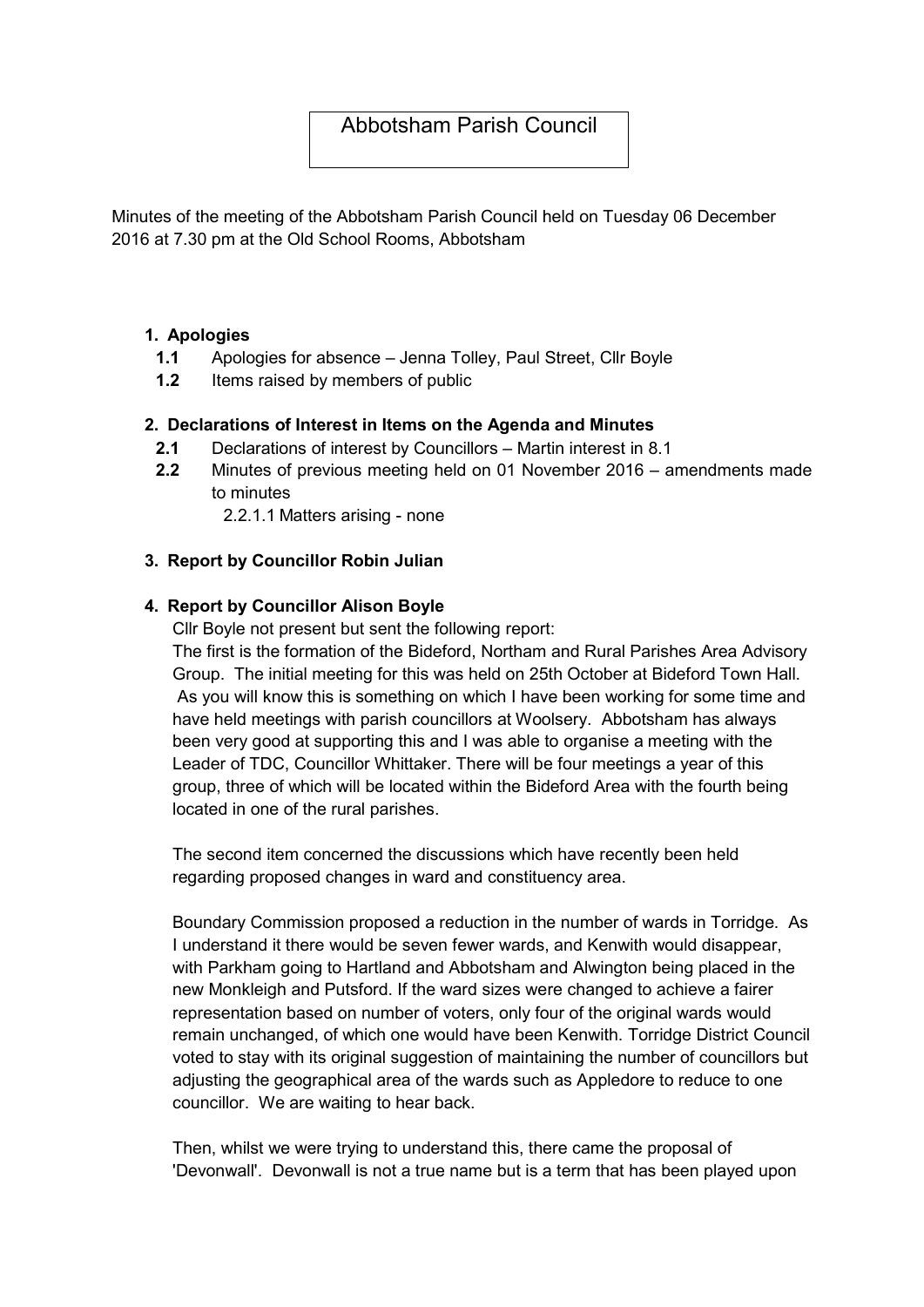by the media. A name has not yet been decided but, if this were to happen, I understand that Torridge would become part of a new constituency that followed the coastline down past Bude. I think that this would exclude Torrington. I have seen maps on the computer but these maps cover such large areas it is not easy to understand precisely where the lines come and what the proposals include. For instance would such a large constituency be served by existing district councils, and if so the number of residents would provide one numerical figure but the geographical area to be served would be disproportionate. I feel that rural areas would suffer. The second submission was to the Boundary Commission and advised that full Council does not support the proposal to alter boundaries to include part of Cornwall and remove Torrington. We are also waiting to hear back on this, although the closing date for the consultation was only yesterday.

### 5. Planning

- 5.1 1/0977/2016/FUL Retrospective application for retention of camping pitches and amenity block, Westacott Farm Camping Site, Abbotsham – Approved
- 5.2 1/1141/2016/COU Change of use of shop/post office to residential, 1 Carnbrae, Abbotsham – no objections

### 6. Clerks Report

- 6.1 TAP funding Still awaiting response from Alwington Parish Council
- 6.2 County Council Grant £300 received
- 6.3 Big Sheep Overflow car park Nick to email dates to clerk
- 6.4 Date of next year's meetings agreed to be published to website and notice board
- 6.5 Police speed checks forward email from PCSO Rendle
- 6.6 Kenwith Flood Defence submit Philips comments to Environment Agency

# 7. Chairs Report

- 7.1 VIPS/maintenance in the Village cutting back tree not been done yet. Leaves blocking drains so reported to DCC HW. Pump Lane – loose stones in dry stone wall where there are springs coming out, tidying up needed in future.
- 7.2 Hospital Services contacted Will Austin to show parish support
- 7.3 Road safety through village what can be done maybe chicane on road coming from Westward Ho! Direction. Flashing sign at top of village. Write to highways how much it would cost for flashing speed signs at each end of village. Ask if possible to make 20mph through centre of village
- 7.4 Monitoring development activities in the parish monitor Ultimate High as progress being made and tree planting. Monitor activity on land behind St **Helens**
- 7.5 Welcome to village sign- carry forward to next meeting
- 7.6 Reallocation of snow warden areas revisit original list, include in next agenda

### 8. Finance

8.1 Grant applications –

Request for grant for church from this current year – Nick proposed and Roger seconded that £1000 be given for repairs to window, agreed by Graham Requests from